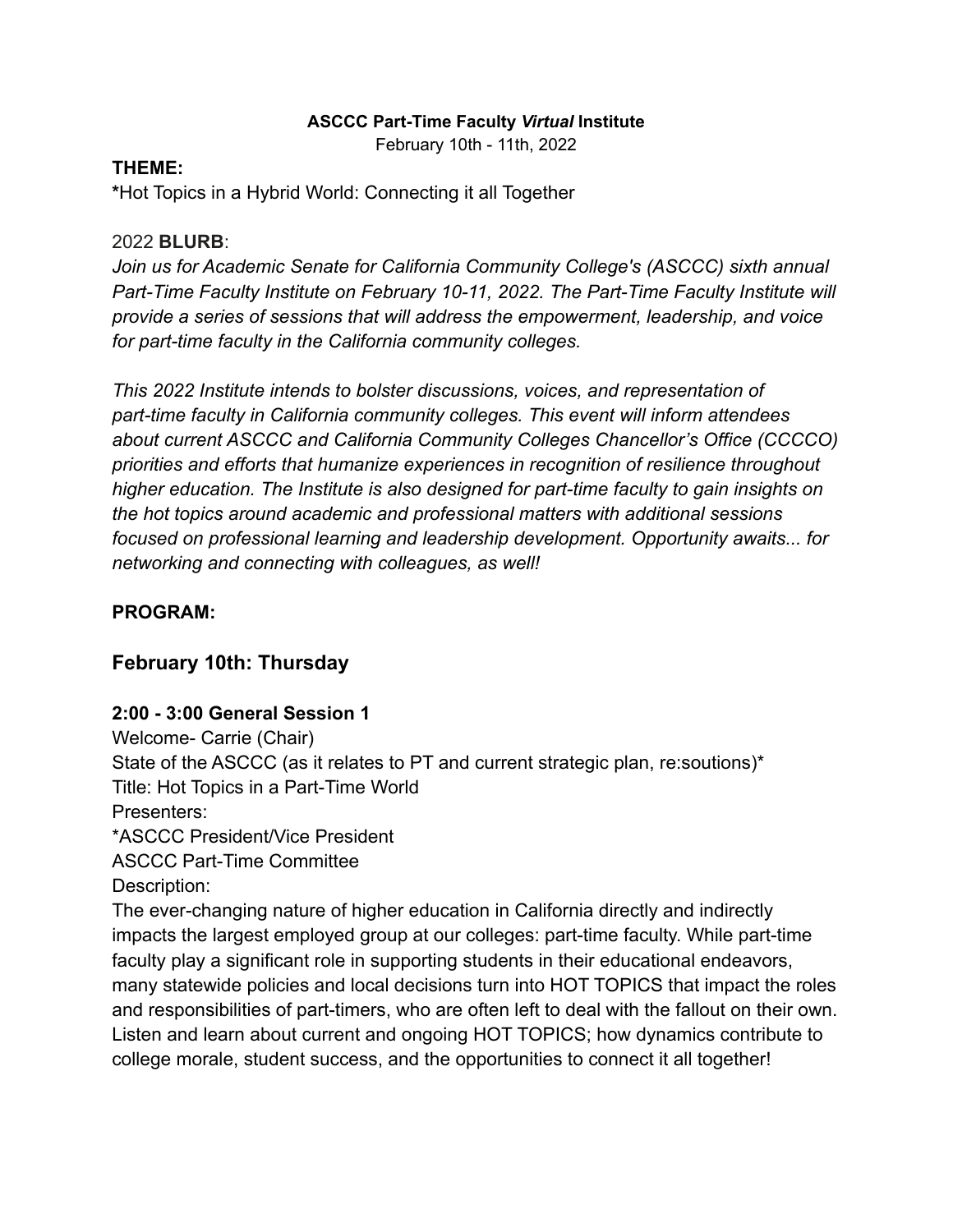#### **3:30 - 4:30 Session 1**

\*Breakout 1

Title: Using Canvas Like a Pro: the 5 major student/instructor Canvas problems Presenters:

Description: Dues dates a mess for assignments/quizzes? Seeing old courses in the Dashboard? Unique student need for arrangements or adjustments or extended time? Need to quickly validate links for your content? Talk-about and how-to-fix the top 5 Canvas issues, super common questions and how to navigate to the fix. We'll cover the top 5 questions that Canvas support fields every day from educators and students.

\*Breakout 2

Title: Principles and Practices to Soften Canvas Online Grading Presenters:

Description: A discussion on how to make Canvas gradebook student friendly. We will evaluate the pros and cons of which Canvas grading system is fair, easiest to navigate, student friendly, and inspires students. First, we will have a discussion on the weighted assignment group grading system where all assignments are divided into "assignment groups" and then each assignment group is given a percentage-value that calculates the final grade and talk about adding complicated extra credit assignments. Second, we will discuss the points based grading system where every assignment is given a point value and weighting of assignments in Canvas is done purely through the point value of each and talk about its limited ability to add/remove assignments. Lastly, you will be given pointers on how to create both systems in Canvas.

\*Breakout 3

Title: Mentorship/Coaching

Presenters:

Description:

Navigating the world of higher education is complex! While many of our colleagues seem undeterred by challenges and uncertainty, reiterating the realities of the educators' journey in support of student success is crucial during these dynamic times in a hybrid world. How can we connect, empower, and support the leadership of part-time colleagues within our system through formal and informal mentorship? Join this session to explore strategies intended to guide, empower, and inspire those traversing the new world of higher education.

## **4:30 - 5:30 Social- FUN**

 $\sim\sim\sim\sim$ 

**February 11th: Friday**

## **8:30 - 9:30 Networking- HOT TOPICS**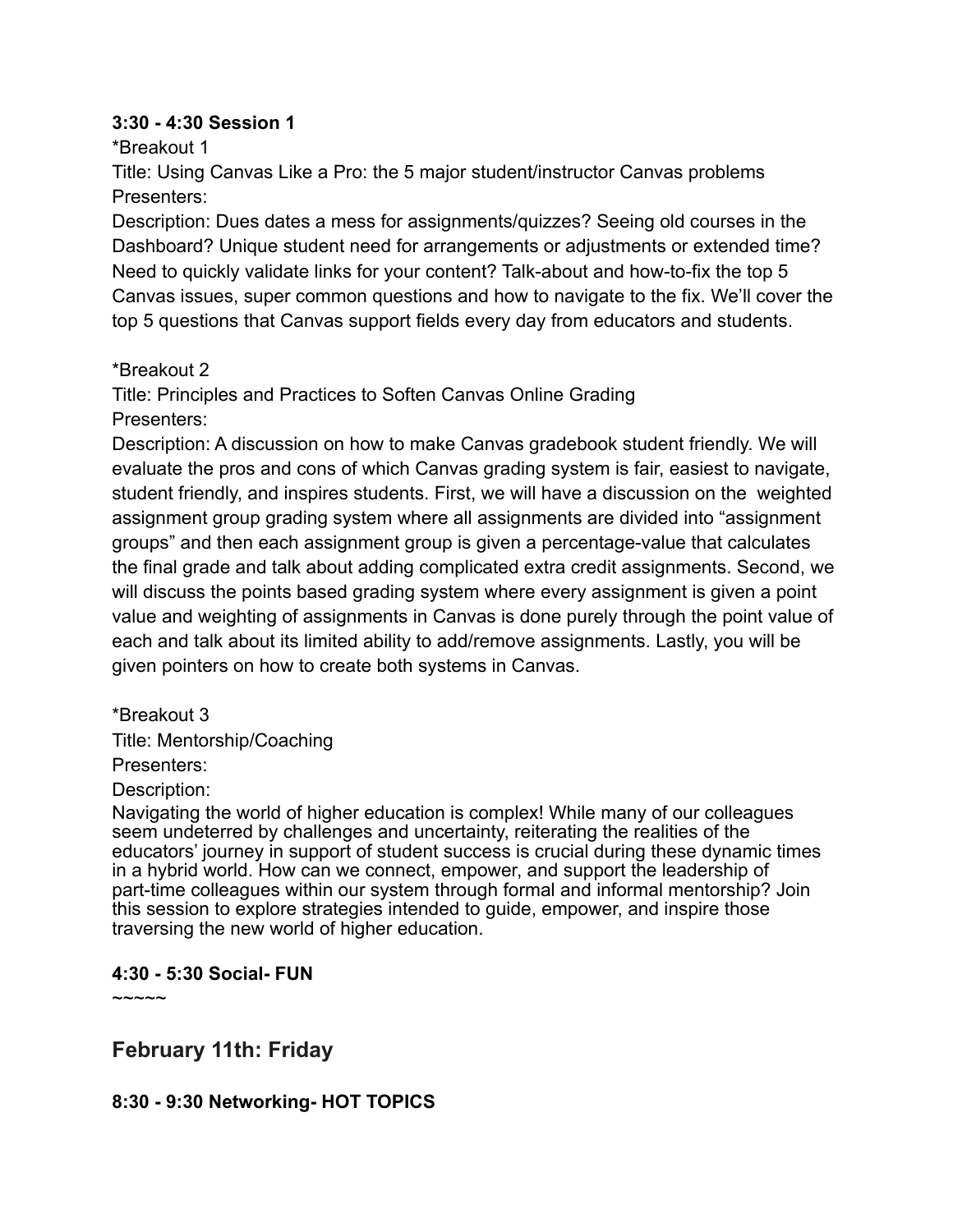## **9:30 - 10:30 General Session 2**

## **11:00 - 12:00 Session 2**

\*Breakout 1 Title: Legislation and Advocacy- Process and Progress Presenters: Description:

\*Breakout 2 Title: Zoom Classes: Humanizing and Equity in Online Teaching Presenters: Description:

\*Breakout 3 Title: Balancing hybrid work for ourselves and our students Presenters: Description:

## **12:00 - 1:00 LUNCH**

## **1:00 - 2:00 Session 3**

\*Breakout 1 Title: Integrity: Code of Conduct- Student Policies Presenters: Description:

\*Breakout 2 Title: Faculty Role in Inspiring Students to Use Mentoring/Tutorial Services Presenters: Description:

\*Breakout 3 Title: Accessibility and Flexibility Using Social Media in Teaching and Learning Presenters: Description:

## **2:30 - 3:30 Breakout Session 5**

\*Breakout 1 Title: Aligning Student Class Load to Part-Time Students Ability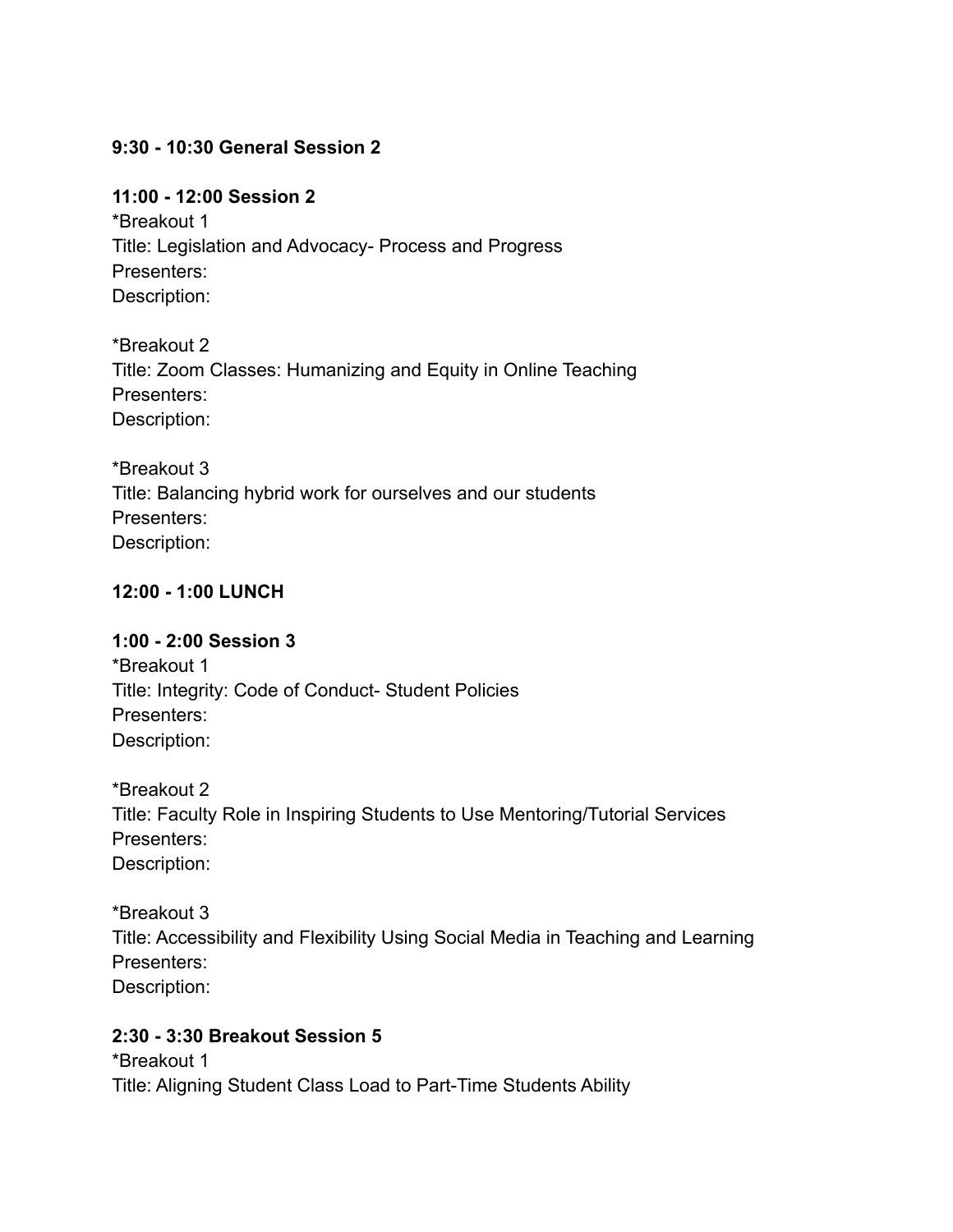Presenters:

Description: Improve student course choices and load. Discuss the need for students to start slowly and work up to more and harder classes. Talk about the need to focus on student class choices according to their past HS performance, attendance, work/family situation, and participation and if applicable CC misuse of course withdrawal procedures. Consider enforceable course sign-up guidelines for class enrollment, which promotes a high student retention with degree and certificate completion.

\*Breakout 2 Title: The 10+1- PT voice in shared governance Presenters: Description:

California Education Code, especially AB1725 guarantees all faculty, staff and students the right to effective participation in community college governance. In addition, the ASCCC is recognized "to serve as the voice of the faculty" which includes both partand full-time faculty. However, across many California community college academic senates part-time faculty experience varied dynamics of participation.as directed by the ASCCC delegates in the ASCCC Resolution 13.09 F10: Best Practices: Integrating Part-time Faculty into Shared Governance. Join this session to learn effective practices of local academic senates inclusion of part-time faculty and how it promotes both diversity and student success.

\*Breakout 3

Title: Equitable Opportunities in Online Learning

Presenters:

Description: Student engagement strategies, expectations (teacher and student), Online Interaction, Participation

# **4:00 - 5:00 General Session 3**

Title: Humanizing Experiences- Recognizing Resilience and Connecting Colleagues Presenters:

ASCCC President or Vice President ASCCC Part-Time Committee Description:

 $\sim$  $\sim$  $\sim$  $\sim$ **11:00 - 4:00 CV Reviews (15 or 20 minute sessions?)** \*Needs ASCCC Exec Members \*Other ideas?  $\sim\sim\sim\sim$ 

**Presenter IDEAS**